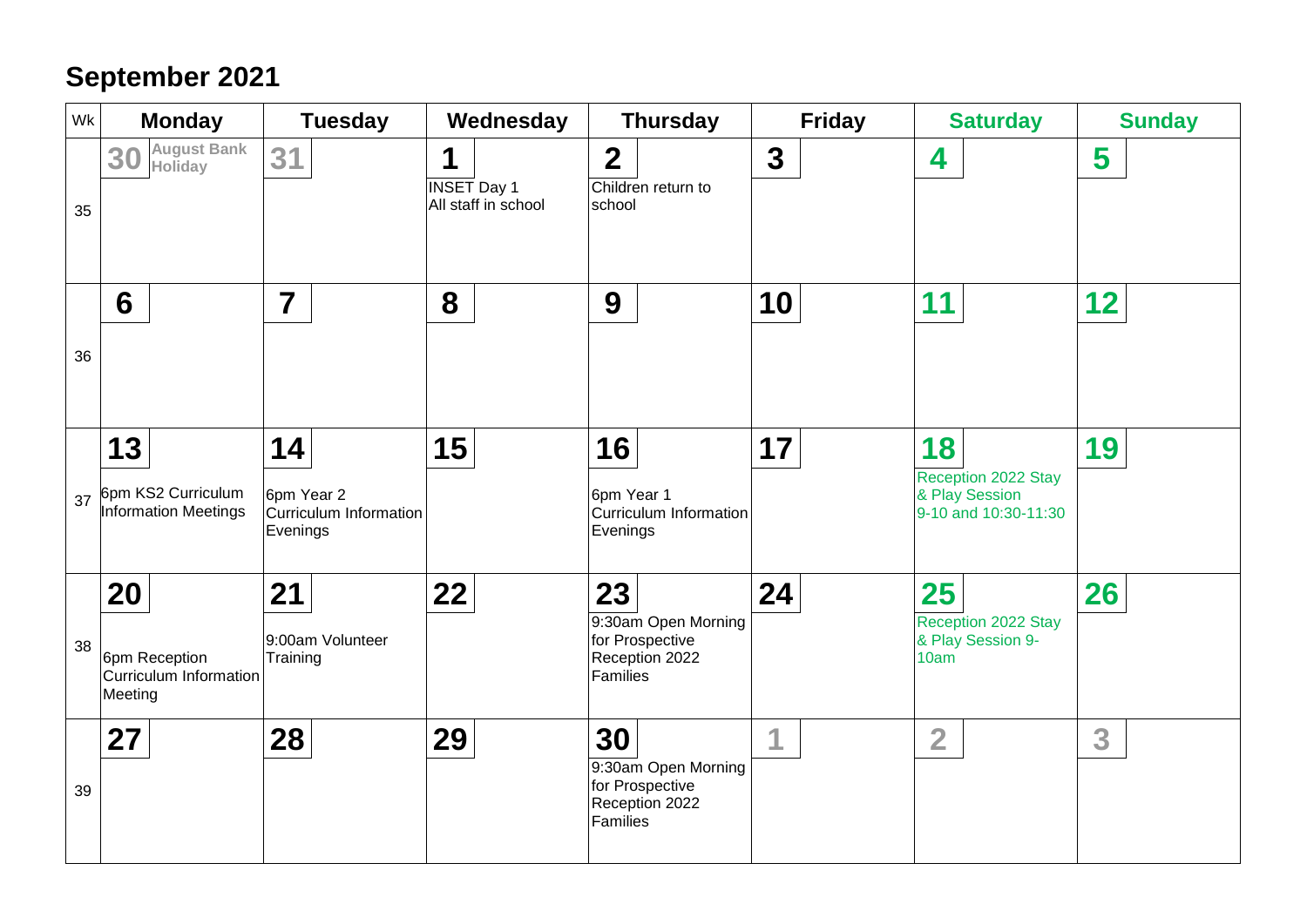# **October 2021**

| Wk | <b>Monday</b>                                                     | <b>Tuesday</b>                                       | Wednesday         | <b>Thursday</b>                                                            | <b>Friday</b>                                                                                                                     | <b>Saturday</b>         | <b>Sunday</b>           |
|----|-------------------------------------------------------------------|------------------------------------------------------|-------------------|----------------------------------------------------------------------------|-----------------------------------------------------------------------------------------------------------------------------------|-------------------------|-------------------------|
| 39 | 27                                                                | 28                                                   | 29                | 30                                                                         | 1                                                                                                                                 | $\overline{\mathbf{2}}$ | $\overline{\mathbf{3}}$ |
| 40 | 4<br>Year 6 Bristol<br>Residential                                | 5                                                    | 6                 | $\overline{\mathbf{7}}$                                                    | 8                                                                                                                                 | 9                       | 10                      |
|    | Year R-5 Parent-<br><b>Teacher Consultations</b><br>$-$ TBC<br>11 | 12                                                   | 13                | <b>Book Fair</b><br>$14$ $\frac{p_{\text{max}}}{p_{\text{arives}}}$        | 15                                                                                                                                | 16                      | 17                      |
| 41 |                                                                   |                                                      |                   | 2pm Open Afternoon<br>for Prospective<br>Reception 2022<br><b>Families</b> | 9:00am HSLW &<br><b>ELSA Coffee Morning</b><br>for Reception Families                                                             |                         |                         |
|    | 18                                                                | 19                                                   | 20                | 21                                                                         | 22                                                                                                                                | 23                      | 24                      |
| 42 | Year 5 Harvest<br>Assembly - 5A<br>families to watch              | Year 5 Harvest<br>Assembly - 5N<br>families to watch | Individual Photos | Individual Photos<br>3:15 End of Autumn I                                  | <b>BANK HOLIDAY in</b><br>lieu of additional May<br>bank holiday for the<br>Queen's Jubilee<br>which falls in half<br><u>term</u> |                         |                         |
|    | 25                                                                | 26                                                   | 27                | 28                                                                         | 29                                                                                                                                | 30                      | 31                      |
| 43 | <b>Half Term</b>                                                  |                                                      |                   |                                                                            |                                                                                                                                   |                         |                         |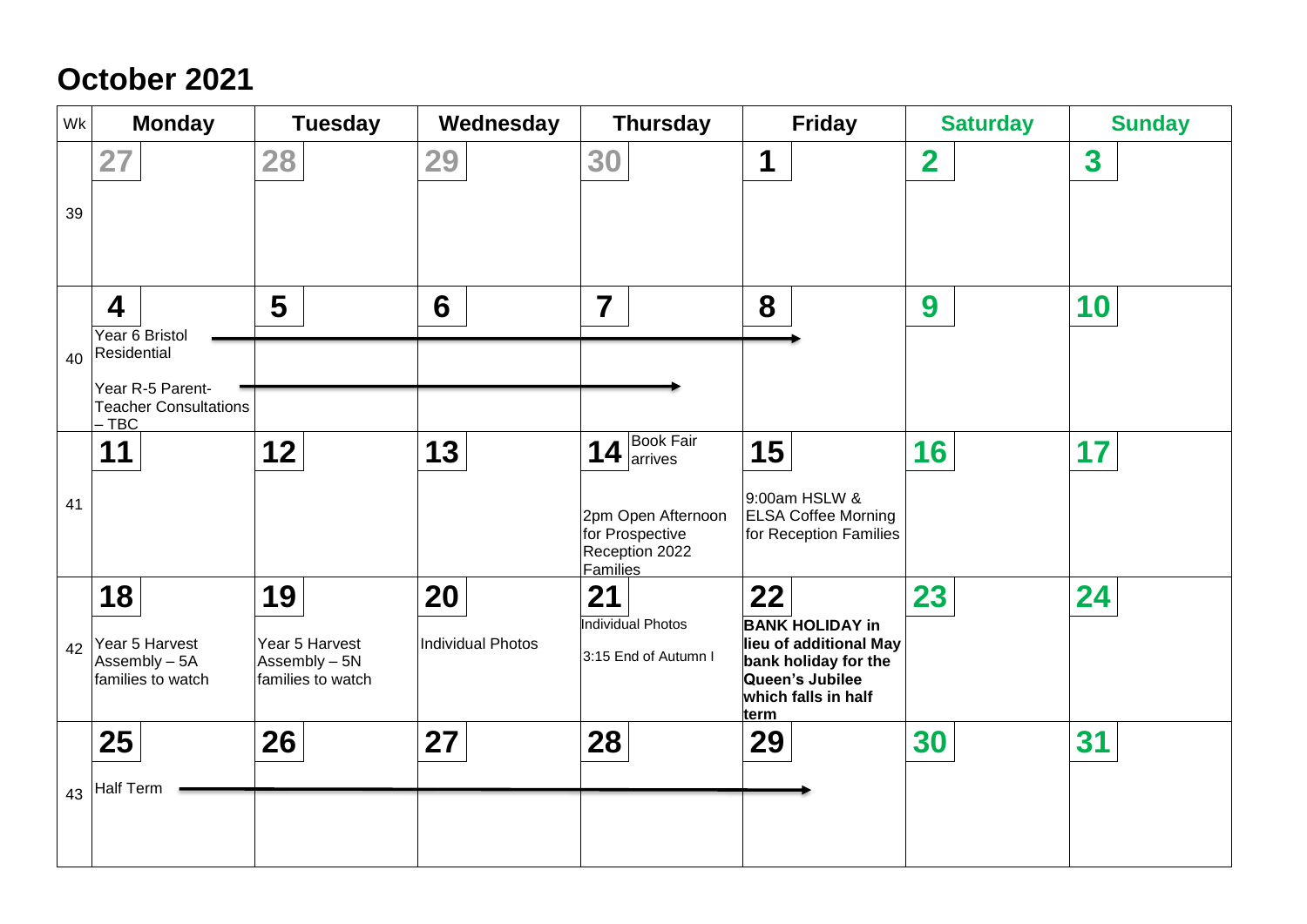### **November 2021**

| Wk | <b>Monday</b>                                                | <b>Tuesday</b>                                                            | Wednesday                      | <b>Thursday</b>  | <b>Friday</b> | <b>Saturday</b> | <b>Sunday</b> |
|----|--------------------------------------------------------------|---------------------------------------------------------------------------|--------------------------------|------------------|---------------|-----------------|---------------|
| 44 | 1<br>Start of Aut II<br>Staff & Children<br>Return to School | $\overline{2}$                                                            | $\mathbf{3}$                   | $\boldsymbol{4}$ | 5             | 6               | 7             |
| 45 | 8<br>Maths Week England -<br>Tagtiv8 Day in school           | 9                                                                         | 10                             | 11               | 12            | 13              | 14            |
| 46 | 15                                                           | 16<br>2pm Open Afternoon<br>for Prospective<br>Reception 2022<br>Families | 17                             | 18               | 19            | <b>20</b>       | 21            |
| 47 | 22                                                           | 23<br>Flu Immunisations                                                   | 24<br><b>Flu Immunisations</b> | 25               | 26            | 27              | 28            |
| 48 | 29                                                           | 30                                                                        | 1                              | $\overline{2}$   | 3             | 4               | 5             |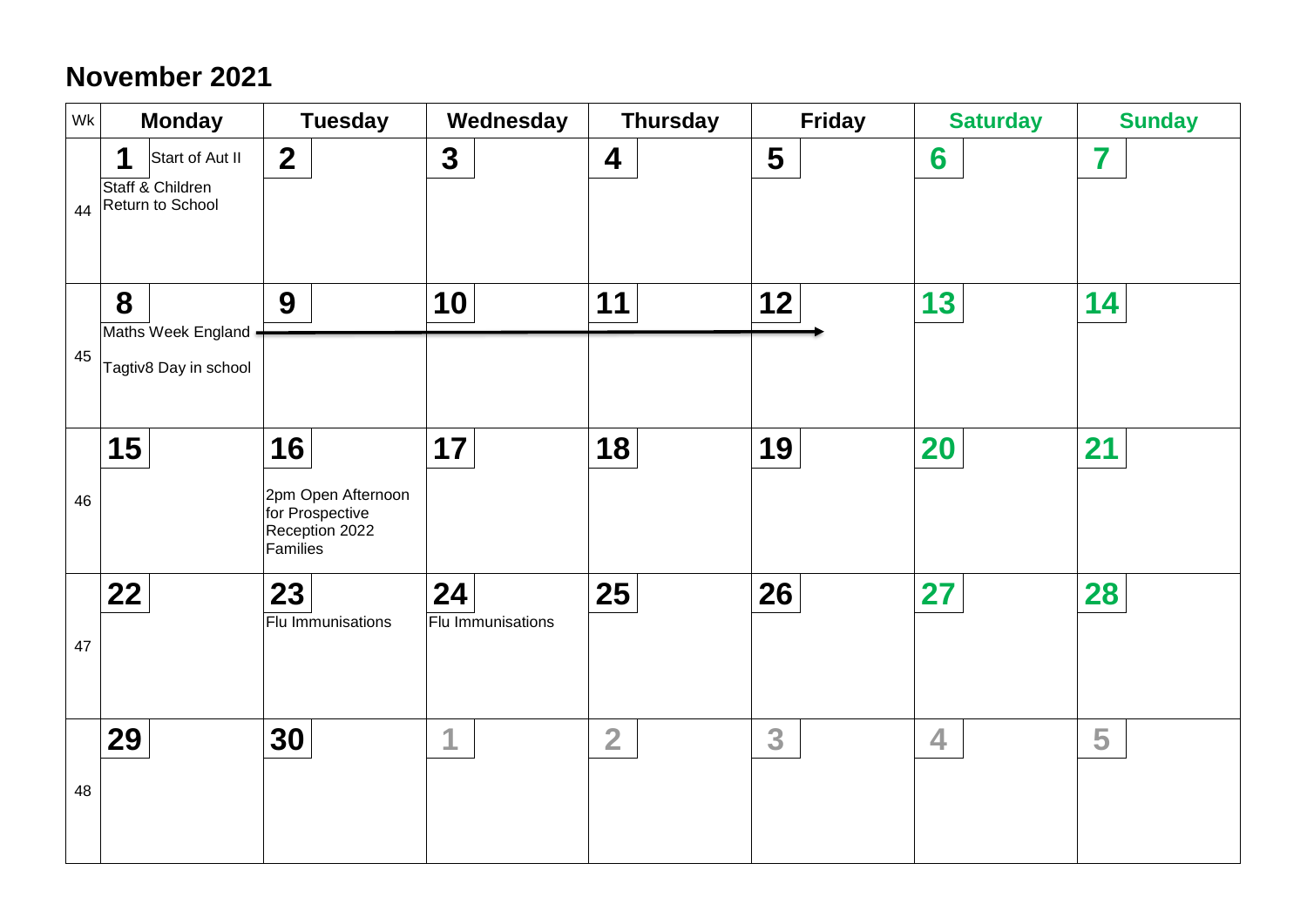#### **December 2021**

| Wk | <b>Monday</b>            | <b>Tuesday</b>                             | Wednesday                                         | <b>Thursday</b>                                                                                     | <b>Friday</b>                                                                                   | <b>Saturday</b>                    | <b>Sunday</b>  |
|----|--------------------------|--------------------------------------------|---------------------------------------------------|-----------------------------------------------------------------------------------------------------|-------------------------------------------------------------------------------------------------|------------------------------------|----------------|
| 48 | 29                       | 30                                         | $\mathbf 1$                                       | $\overline{2}$                                                                                      | $\mathbf{3}$                                                                                    | 4                                  | 5              |
| 49 | 6                        | $\overline{7}$                             | 8                                                 | 9<br><b>Reception Nativity</b><br>9:30am<br><b>KS1 Nativity</b><br>$2:00$ pm $-$ Year 1<br>families | 10<br><b>KS1 Nativity</b><br>9:30am - Year 2<br>families<br><b>Reception Nativity</b><br>2:00pm | 11                                 | 12             |
| 50 | 13                       | 14<br>2pm KS2 Christmas<br>Market & Carols | 15<br>9:00am R&KS1<br><b>Celebration Assembly</b> | 16<br>9:00am KS2<br>Celebration Assembly                                                            | 17<br>1:45 End of Autumn<br>Term                                                                | 18                                 | 19             |
| 51 | 20<br>Christmas Holidays | 21                                         | 22                                                | 23                                                                                                  | 24                                                                                              | $25$ Christmas Day $26$ Boxing Day |                |
| 52 | 27<br>Christmas Holidays | 28                                         | 29                                                | 30                                                                                                  | 31                                                                                              | <b>New Year's</b><br>и<br>Day      | $\overline{2}$ |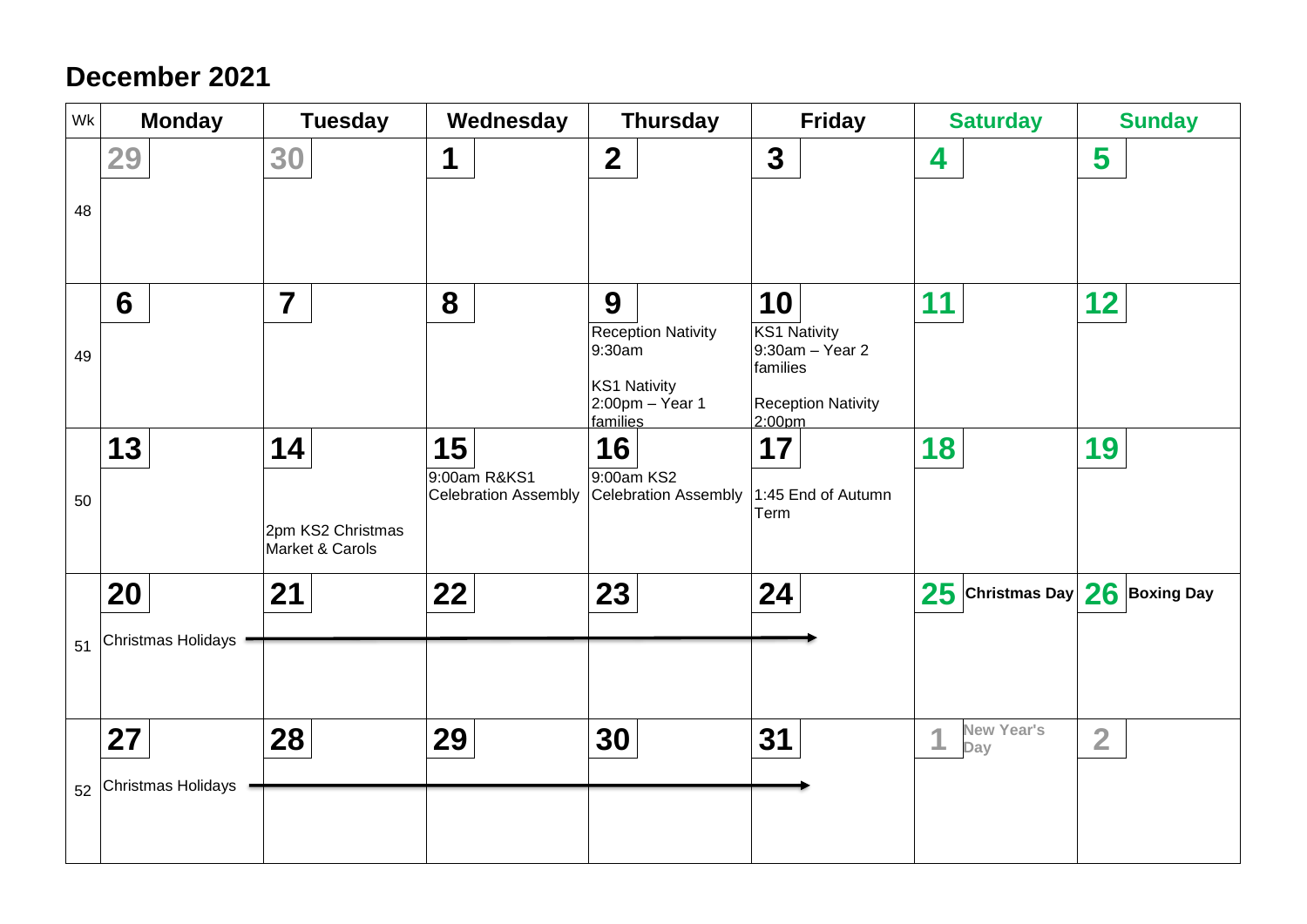### **January 2022**

| Wk             | <b>Monday</b> | <b>Tuesday</b>                                                  | Wednesday                                    | <b>Thursday</b> | <b>Friday</b>                                                                       | <b>Saturday</b>                      | <b>Sunday</b>           |
|----------------|---------------|-----------------------------------------------------------------|----------------------------------------------|-----------------|-------------------------------------------------------------------------------------|--------------------------------------|-------------------------|
| 52             | 27            | 28                                                              | 29                                           | 30              | 31                                                                                  | <b>New Year's</b><br>1<br><b>Day</b> | $\overline{\mathbf{2}}$ |
| $\mathbf 1$    | $\mathbf{3}$  | $\overline{\mathbf{4}}$<br>Staff & Children return<br>to school | 5                                            | $6\phantom{1}6$ | $\overline{7}$<br>9:30am Open Morning<br>for Prospective<br>Reception 2022 Families | 8                                    | 9                       |
| $\overline{2}$ | 10            | 11                                                              | 12<br>Aladdin Performance<br>to whole school | 13              | 14                                                                                  | 15                                   | 16                      |
| $\mathbf{3}$   | 17            | 18                                                              | 19                                           | 20              | 21                                                                                  | 22                                   | 23                      |
| $\overline{4}$ | 24            | 25                                                              | 26                                           | 27              | 28                                                                                  | 29                                   | 30                      |
| 5              | 31            | 4                                                               | $\overline{2}$                               | 3               | 4                                                                                   | 5                                    | 6                       |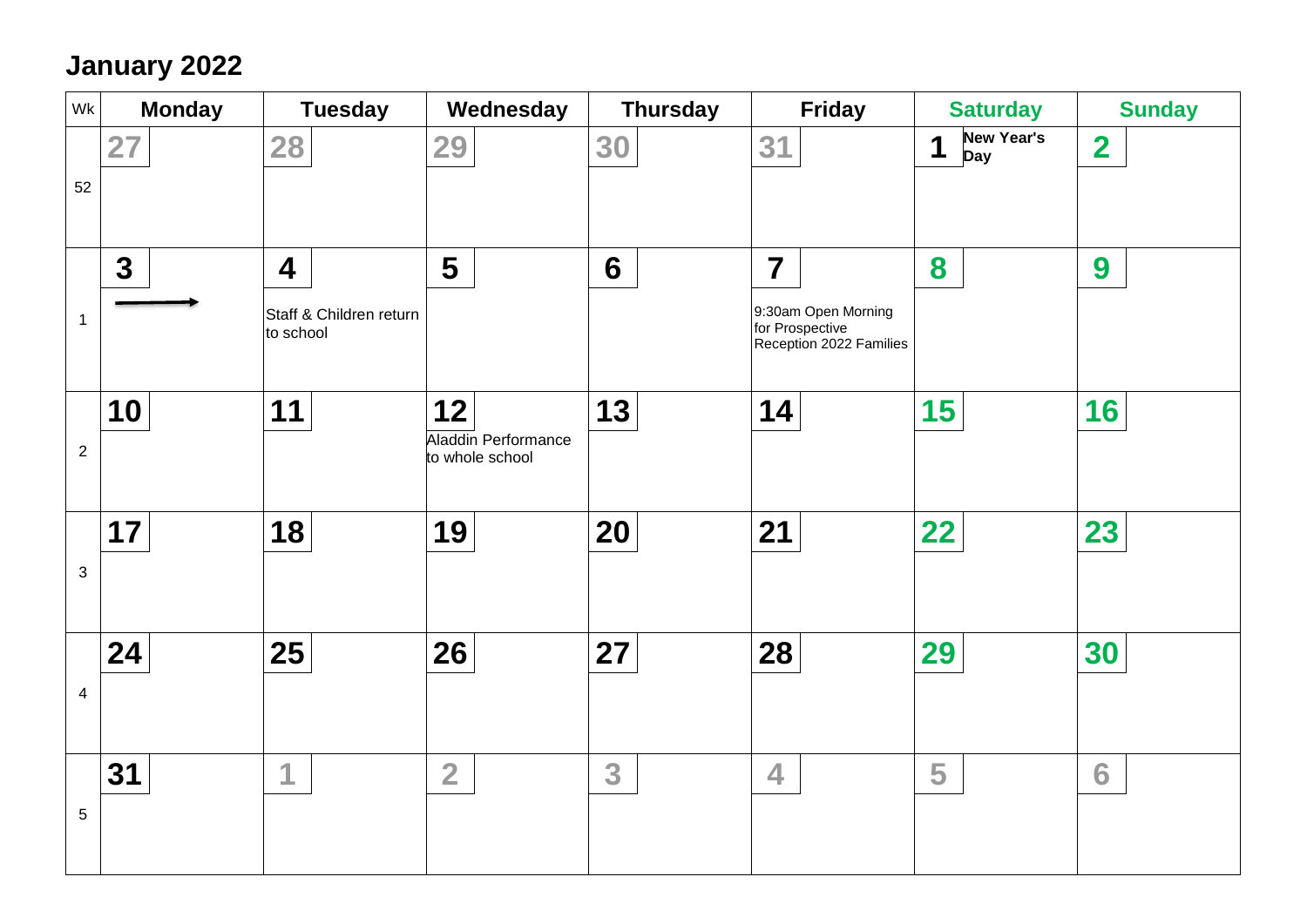## **February 2022**

| Wk             | <b>Monday</b>           | <b>Tuesday</b> | Wednesday               | <b>Thursday</b> | <b>Friday</b>           | <b>Saturday</b> | <b>Sunday</b>   |
|----------------|-------------------------|----------------|-------------------------|-----------------|-------------------------|-----------------|-----------------|
|                | 31                      | 1              | $\overline{\mathbf{2}}$ | $\mathbf{3}$    | $\overline{\mathbf{4}}$ | 5               | $6\phantom{1}6$ |
| 5              |                         |                |                         |                 | 6pm Year 3 Sleepover    |                 |                 |
|                |                         |                |                         |                 |                         |                 |                 |
|                | $\overline{\mathbf{7}}$ | 8              | 9                       | 10              | 11                      | 12              | 13              |
| 6              |                         |                |                         | End of Spring I | <b>INSET Day 2</b>      |                 |                 |
|                |                         |                |                         |                 |                         |                 |                 |
|                | 14                      | 15             | 16                      | 17              | 18                      | 19              | <b>20</b>       |
| $\overline{7}$ | Half Term               |                |                         |                 |                         |                 |                 |
|                |                         |                |                         |                 |                         |                 |                 |
|                | 21                      | 22             | 23                      | 24              | 25                      | <b>26</b>       | 27              |
| 8              | International Week -    |                |                         |                 |                         |                 |                 |
|                |                         |                |                         |                 |                         |                 |                 |
|                | 28                      | 1              | $\overline{2}$          | 3               | $\overline{\mathbf{4}}$ | 5               | 6               |
| 9              |                         |                |                         |                 |                         |                 |                 |
|                |                         |                |                         |                 |                         |                 |                 |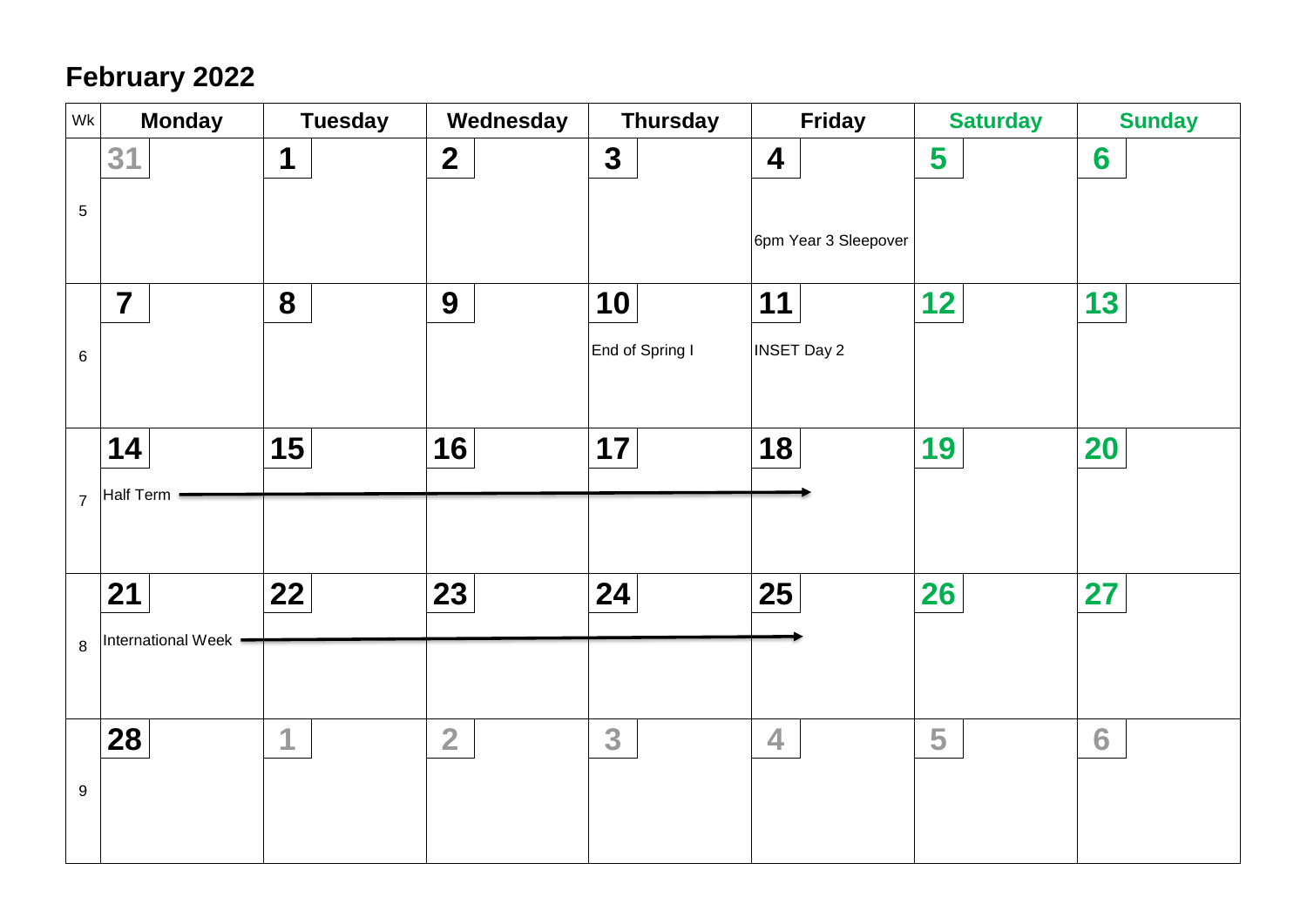### **March 2022**

| Wk               | <b>Monday</b>          | <b>Tuesday</b> | Wednesday                          | <b>Thursday</b>                  | <b>Friday</b>           | <b>Saturday</b> | <b>Sunday</b> |
|------------------|------------------------|----------------|------------------------------------|----------------------------------|-------------------------|-----------------|---------------|
|                  | 28<br><b>Book Week</b> | 1              | $\overline{2}$                     | $\mathbf{3}$                     | $\overline{\mathbf{4}}$ | 5               | 6             |
| $\boldsymbol{9}$ |                        |                |                                    | World Book Day                   |                         |                 |               |
|                  |                        |                |                                    |                                  |                         |                 |               |
|                  | $\overline{7}$         | 8              | 9                                  | 10                               | 11                      | 12              | 13            |
| 10               |                        |                |                                    |                                  |                         |                 |               |
|                  |                        |                |                                    |                                  |                         |                 |               |
|                  | 14                     | 15             | 16                                 | 17                               | 18                      | 19              | <b>20</b>     |
| 11               |                        |                |                                    |                                  |                         |                 |               |
|                  |                        |                |                                    |                                  |                         |                 |               |
|                  | 21                     | 22             | 23                                 | 24                               | 25                      | <b>26</b>       | 27            |
| 12               |                        |                |                                    |                                  | Year 5 to Bowles        |                 |               |
|                  |                        |                |                                    |                                  |                         |                 |               |
|                  | 28                     | 29             | 30                                 | 31                               | 1                       | $\overline{2}$  | 3             |
|                  |                        |                | 9:00 R&KS1<br>Celebration Assembly | 9:00 KS2 Celebration<br>Assembly |                         |                 |               |
| 13               |                        |                |                                    |                                  |                         |                 |               |
|                  |                        |                |                                    |                                  |                         |                 |               |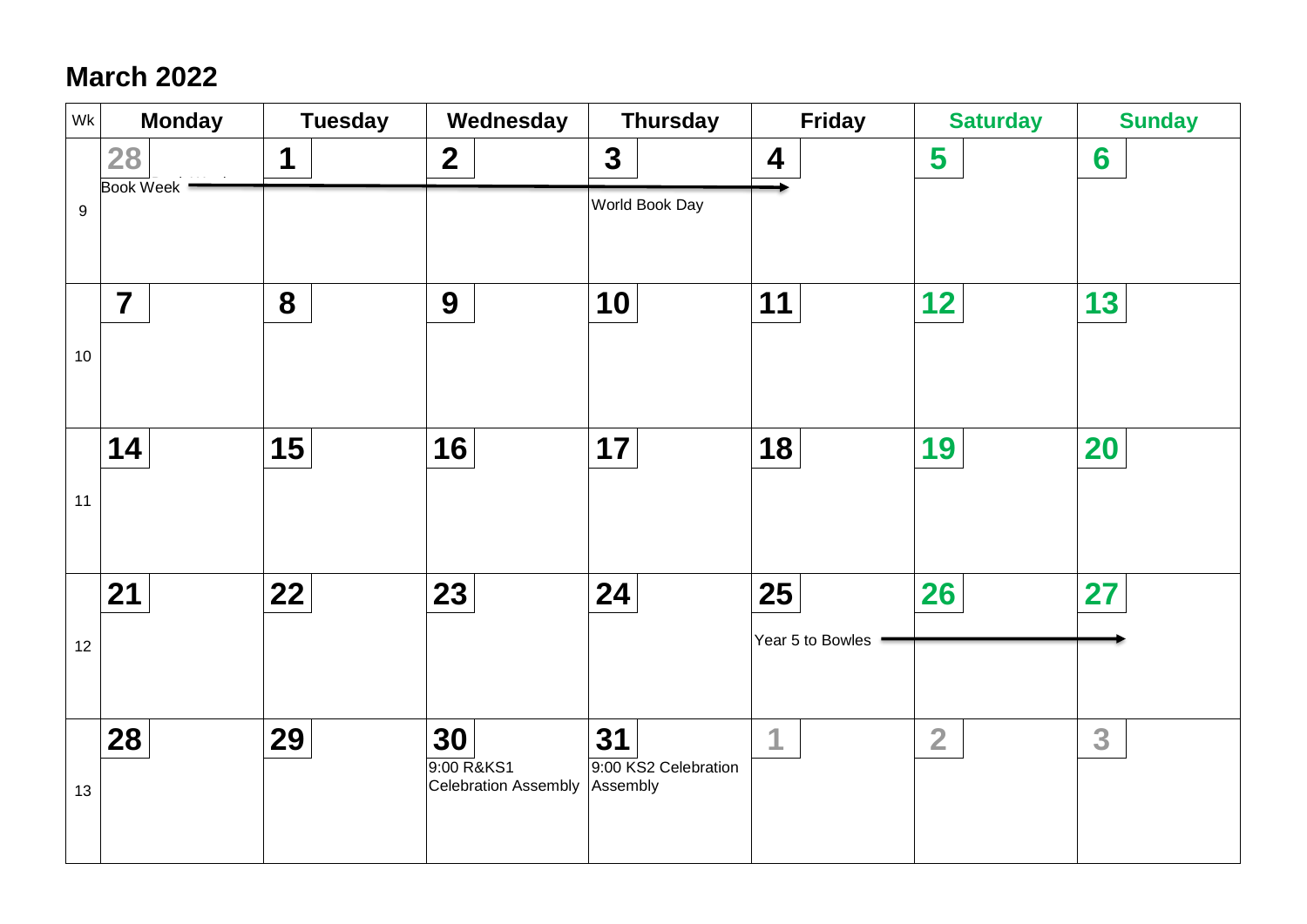# **April 2022**

| Wk | <b>Monday</b>           | <b>Tuesday</b>                         | Wednesday | <b>Thursday</b> | <b>Friday</b>              | <b>Saturday</b>         | <b>Sunday</b> |
|----|-------------------------|----------------------------------------|-----------|-----------------|----------------------------|-------------------------|---------------|
|    | 28                      | 29                                     | 30        | 31              | 1                          | $\overline{\mathbf{2}}$ | $\mathbf{3}$  |
| 13 |                         |                                        |           |                 | 1:45 End of Spring<br>Term |                         |               |
|    |                         |                                        |           |                 |                            |                         |               |
|    | $\overline{\mathbf{4}}$ | 5                                      | 6         | $\overline{7}$  | 8                          | 9                       | 10            |
| 14 | Easter Holidays         |                                        |           |                 |                            |                         |               |
|    |                         |                                        |           |                 |                            |                         |               |
|    | 11                      | 12                                     | 13        | 14              | $15$ Good Friday           | 16                      | 17            |
| 15 | Easter Holidays -       |                                        |           |                 |                            |                         |               |
|    |                         |                                        |           |                 |                            |                         |               |
|    |                         |                                        |           |                 |                            |                         |               |
|    | 18 Easter Monday $ 19 $ |                                        | <b>20</b> | 21              | 22                         | 23                      | 24            |
| 16 |                         | Staff and children<br>return to school |           |                 |                            |                         |               |
|    | 25                      | 26                                     | 27        | 28              | 29                         | 30                      | 1             |
|    |                         |                                        |           |                 |                            |                         |               |
| 17 |                         |                                        |           |                 |                            |                         |               |
|    |                         |                                        |           |                 |                            |                         |               |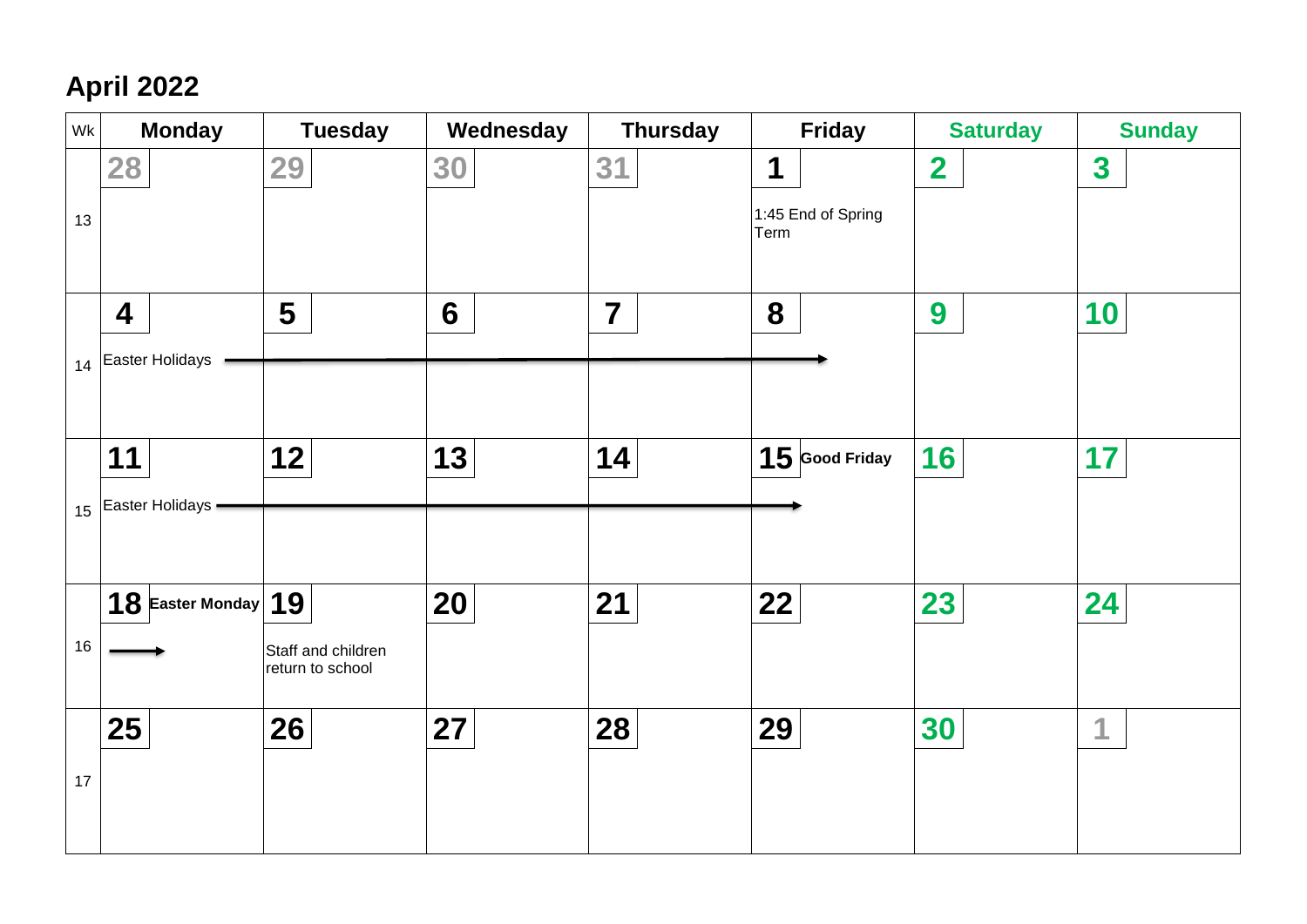## **May 2022**

| Wk | <b>Monday</b>                      | <b>Tuesday</b> | Wednesday               | <b>Thursday</b>           | <b>Friday</b>     | <b>Saturday</b>         | <b>Sunday</b> |
|----|------------------------------------|----------------|-------------------------|---------------------------|-------------------|-------------------------|---------------|
|    | 25                                 | 26             | 27                      | 28                        | 29                | 30                      | 1             |
| 17 |                                    |                |                         |                           |                   |                         |               |
|    | $\overline{2}$                     | $\mathbf{3}$   | $\overline{\mathbf{4}}$ | 5                         | $6\phantom{1}$    | 7                       | 8             |
| 18 | <b>Bank Holiday</b>                |                |                         |                           |                   |                         |               |
|    |                                    |                |                         |                           |                   |                         |               |
| 19 | 9<br>End of KS2<br>Assessment Week | 10             | 11                      | 12                        | 13                | 14                      | 15            |
|    |                                    |                |                         |                           |                   |                         |               |
|    | 16                                 | 17             | 18<br>Year 4 Rise Up    | 19                        | 20                | 21                      | 22            |
| 20 |                                    |                |                         |                           |                   |                         |               |
|    | 23                                 | 24             | 25                      | 26                        | 27                | 28                      | 29            |
| 21 |                                    |                |                         |                           | 3:15 End of Sum I |                         |               |
|    |                                    |                |                         | <b>Spring Bank</b>        | Platinum          |                         |               |
| 22 | 30                                 | 31             | 1                       | $\overline{2}$<br>Holiday | 3<br>Jubilee      | $\overline{\mathbf{4}}$ | 5             |
|    | <b>Half Term</b>                   |                |                         |                           |                   |                         |               |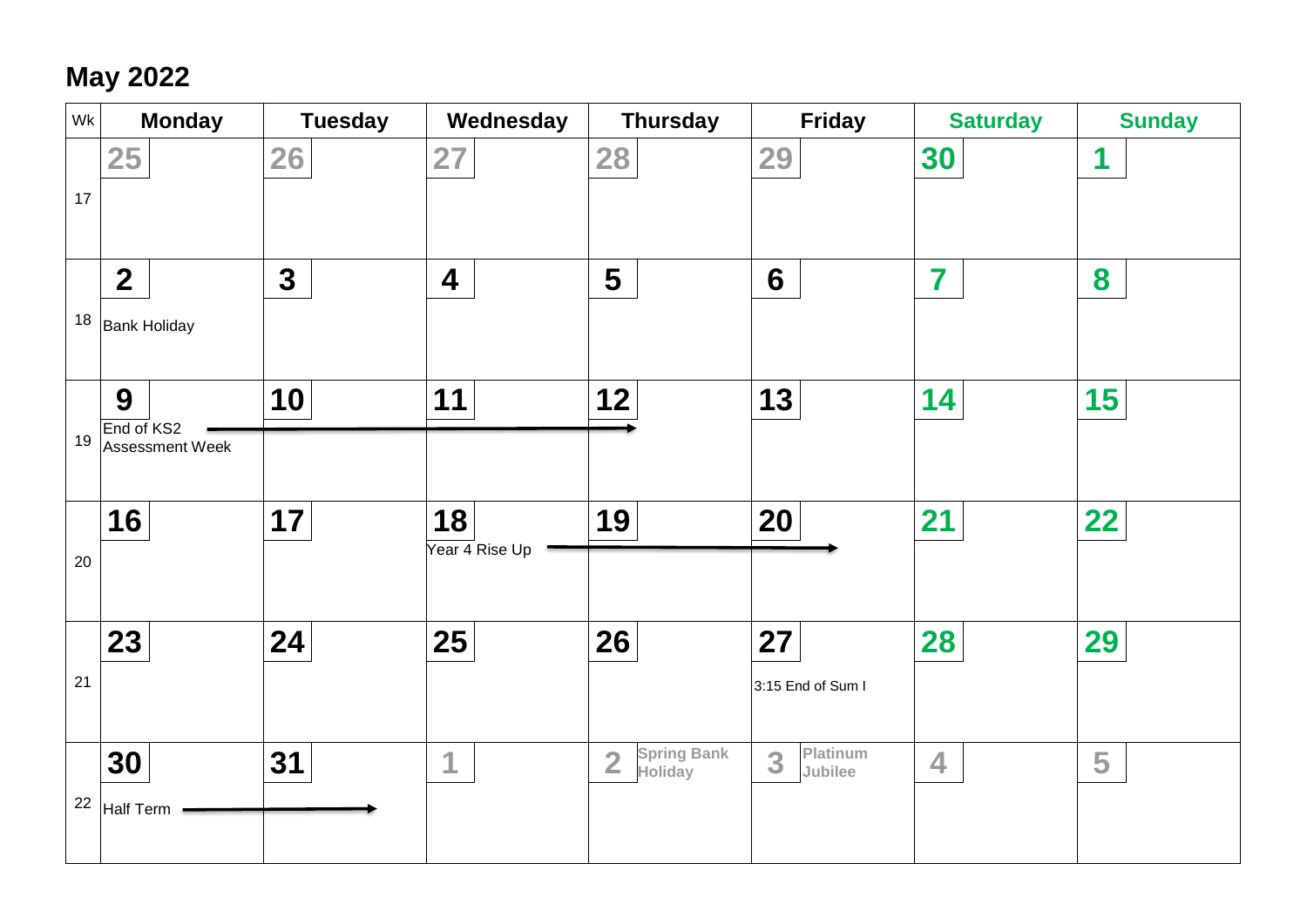### **June 2022**

| Wk | <b>Monday</b>        | <b>Tuesday</b> | Wednesday | <b>Thursday</b>                                          | <b>Friday</b>                                  | <b>Saturday</b> | <b>Sunday</b> |
|----|----------------------|----------------|-----------|----------------------------------------------------------|------------------------------------------------|-----------------|---------------|
|    | 30                   | 31             | 1         | <b>Spring Bank</b><br>Holiday<br>$\overline{\mathbf{2}}$ | Platinum<br>$\overline{\mathbf{3}}$<br>Jubilee | 4               | 5             |
| 22 |                      |                | Half Term |                                                          |                                                |                 |               |
|    |                      |                |           |                                                          |                                                |                 |               |
|    | $6\phantom{1}$       | $\overline{7}$ | 8         | 9                                                        | 10                                             | 11              | 12            |
| 23 |                      |                |           |                                                          |                                                |                 |               |
|    |                      |                |           |                                                          |                                                |                 |               |
|    | 13                   | 14             | 15        | 16                                                       | 17                                             | 18              | 19            |
| 24 | Year 5 Bikeability - |                |           |                                                          |                                                |                 |               |
|    |                      |                |           |                                                          |                                                |                 |               |
|    | 20                   | 21             | 22        | 23                                                       | 24                                             | <b>25</b>       | 26            |
| 25 |                      |                |           |                                                          |                                                |                 |               |
|    |                      |                |           |                                                          |                                                |                 |               |
|    | 27                   | 28             | 29        | 30                                                       | 1                                              | $\overline{2}$  | 3             |
| 26 |                      |                |           |                                                          |                                                |                 |               |
|    |                      |                |           |                                                          |                                                |                 |               |
|    |                      |                |           |                                                          |                                                |                 |               |